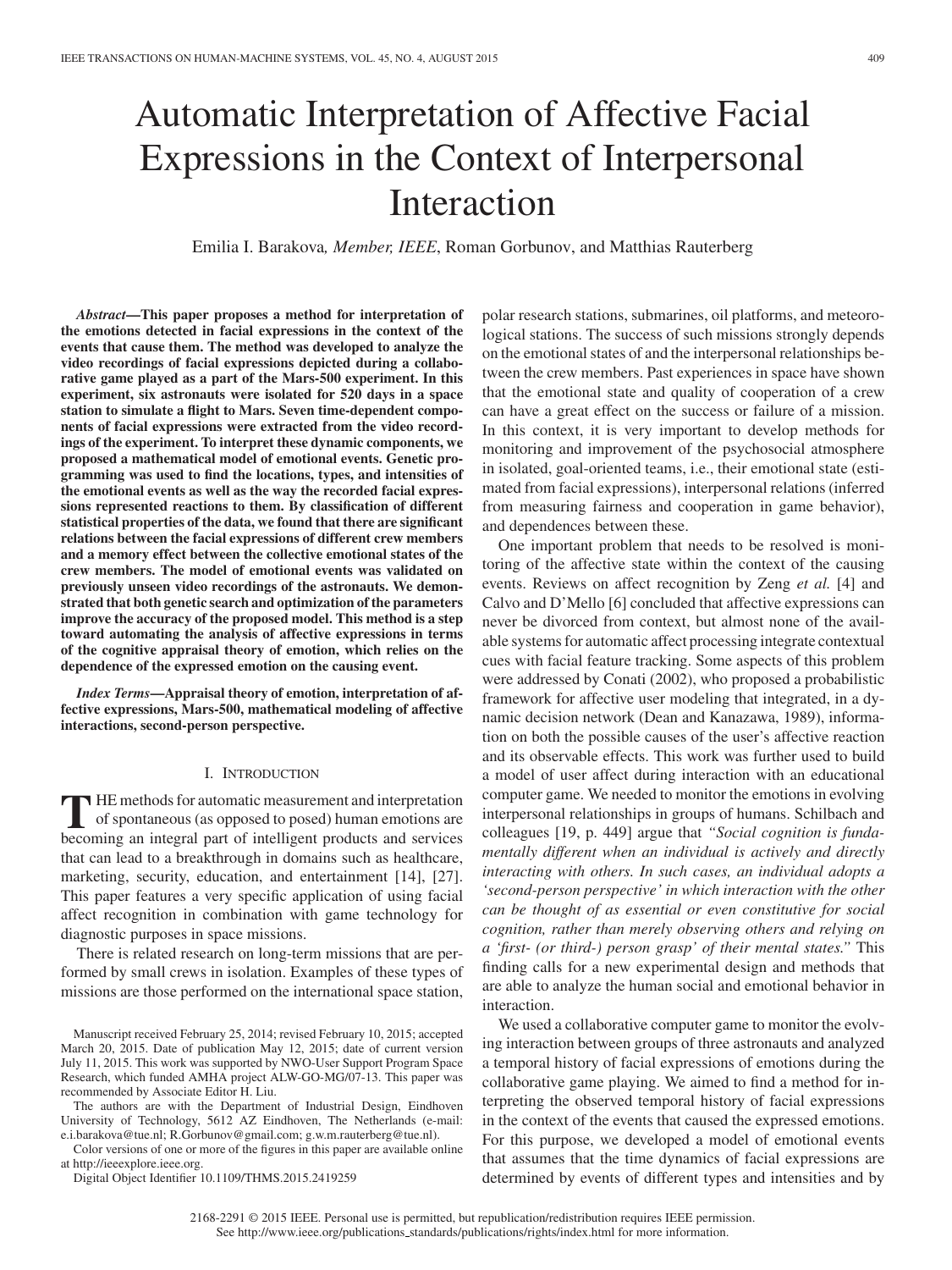facial expressions at the moments when these events take place. Within these data, we searched for dependences in the emotional reactions caused by socially significant events, i.e., caused by the game behavior of another person.

To find the way in which the facial expressions are determined by the underlying events, we used the genetic programming (GP) approach [21]–[23]. GP was chosen among other optimization methods since it searches for functions that fulfill certain criteria (and does not search for a set of parameters). Therefore, we did not need to predefine the structure of the functional relations between the facial expressions and emotional events.

The findings of this paper are as follows.

- 1) We showed that there are statistically significant relations of different types (positive and negative) between the facial expressions of different crew members.
- 2) A mathematical model that can explain the observed facial expressions in terms of the events of different intensities and types was developed.
- 3) It is demonstrated that both genetic search and optimization of the parameters improve the accuracy of the model.

This paper is organized as follows. Section II gives the background information of the experiment and the methods used. Section III presents the model of emotional events. In Section IV, the results of a validation experiment show the predictive power of the model. Section V provides a discussion.

## II. BACKGROUND AND DATA COLLECTION

# *A. Frameworks for Measuring of Affect*

Studies on affect recognition (or interpretation) systems are based on different theoretical frameworks. Most research on facial expression recognition searched for methods for accurate interpretation of the facial expressions in terms of basic emotions. This approach describes expression of affect in terms of discrete basic emotions or categories of emotion. One popular classification framework stems from the cross-cultural studies of Ekman [1], who defined six basic emotional categories that are found in most cultures. This categorical scheme provides an intuitive description in everyday-life terms and supports user studies in which explicit subjective evaluations of emotional expressions are needed. Questionnaire-based user studies is one example of applying this scheme. This scheme is suitable for identifying emotional states of items from discrete datasets, as well as from video data streams [2], [3], [18]. Automatic emotion recognition tools based on the assumption that the basic emotions correspond to facial models [26] have emerged to systematically categorize the physical expressions of emotions [29].

A major theoretical drawback to the categorical scheme of affect is that there is no agreement on the definition of a basic emotional state, which, according to Barrett, results in several different classifications of the so called basic emotions [7]. Moreover, Zeng *et al.* [4] concluded that the categorical approach fails to describe the range of emotions that occurs in natural communication settings. To alleviate this problem, the existing software solutions (such as the software proposed by

Vicar Vision [25]) recognize the degree to which an emotion is present in the snapshot of a facial expression. In addition, the software can depict a combination of emotions in a single facial expression. A limitation of this framework is that by itself, it cannot relate the emotional expressions to the causing events.

The dimensional theories of affect provide a possibility for a continuous representation of the affective space. Another fundamental difference between the representations provided by the two frameworks is that the dimensional framework does not measure the perceived emotion from the observer's perspective, while the categorical representation does. The dimensional theories of affect propose a rather limited number of dimensions such as evaluation, activation, control, and power, and concern elicitation/control of the emotion but not its expression in the face or movement. Each dimension in the different theories [12], [13] ranges from positive to negative, and different control variables define affective states as points in the N-dimensional elicitation space. The dimensional frameworks are not intuitive to use for explicit evaluation of affect (like questionnaires), but are very suitable for methods that use implicit and objective measures, such as bodily signals (heart rate variability, sweating of the hands, tension of posture), or measurable qualities of movement [16], [17]. The shortcomings of this scheme from the point of view of automatic recognition of emotions are the information loss due to the limited choice of several (typically two) dimensions, necessary to represent such a complex notion as emotion. This could be the reason some well-known emotions from daily life are indistinguishable (e.g., fear and anger), or difficult to represent (e.g., surprise). The dimensional theories as well do not provide a framework for connecting the expressed emotions to the causing events.

The appraisal theory of emotion provides a suitable framework for the development of affective recognition (or interpretation) systems in which the affective expression must be related to the causing event. In addition, it can connect to the categorical framework of recognition of affect and respectively utilize the available systems for automatic recognition of facial affect that are developed according to the categorical scheme. The meaning of a stimulus, determined by a particular human in a particular context and at a particular moment of time, leads to elicitation and differentiation of emotions [7]. According to the formulation of Scherer [11], appraisal theory accounts for the contextual dependence of an emotional response from the environmental changes through stimulus evaluation checks, including the novelty, intrinsic pleasantness, goal-based significance, coping potential, and compatibility with standards. It explains the evaluation and the resulting emotional expression as continuous and changing in time process, wherein the variability is caused by changes in environment (i.e., changing environmental stimuli or events) and reappraisals of the changed situation [11]. Directions for creating a computational framework that could also serve the purposes of automatic emotion recognition have been proposed by Sander *et al.* [5]. However, these directions are too coarse and difficult to realize because of the lack of computationally efficient nonlinear dynamics algorithms.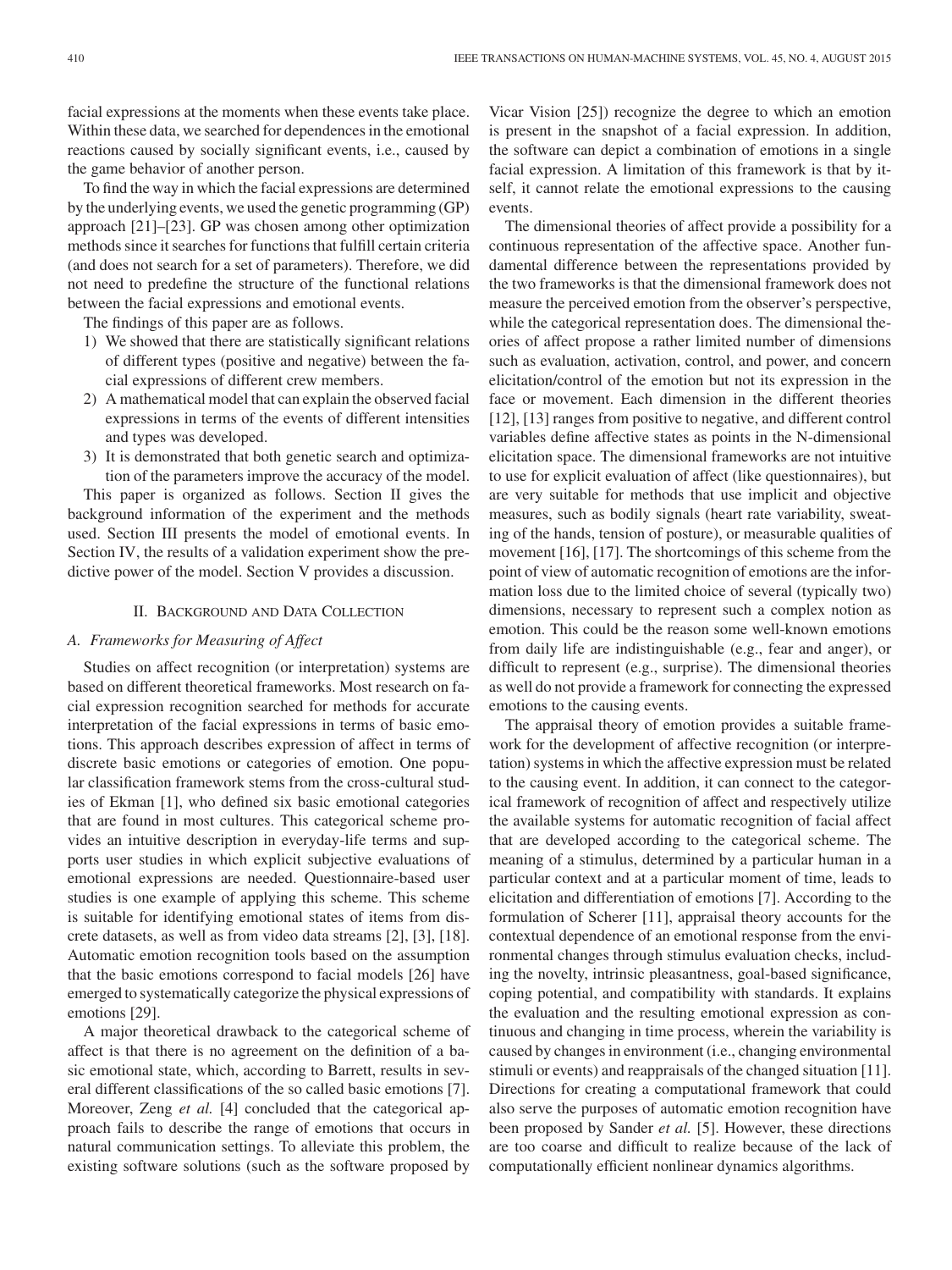

Fig. 1. Snapshot of the CT game. Three players form a partner network as shown in the bottom-left plot. If one has the chip with the same color, then he can move to the next colored field of the board as demonstrated in the top-left plot, aiming to get as close as possible to the goal square. If an exchange proposition is made, then each player can exchange their chips as shown in the second plot on the right or choose to stay with the set of chips he already has.

# *B. Experiment: Background Information*

In 2004, the Institute for Biomedical Problems (IBMP) in Moscow and the European Space Agency started to plan a fullscale ground-based simulation of a manned mission to Mars. Such a full-scale mission requires from 520–700 days of isolation. Referring to the lower end of this time frame, the initiative was named Mars-500. The goal of the Mars-500 study was to gather the data, knowledge, and expertise required to prepare for a mission to Mars. Hence, all key features expected during future missions to Mars were reflected: ultralong duration, need for autonomy, affected communication due to signal delay, and limited stocks of expendables. This ensured that the psychological and physiological impacts of isolation through such an extended period were simulated with high fidelity. A crew of six candidates (four Russians and two from EU countries) were sealed inside the facilities of the IBMP in Moscow.

We created a modified version of the colored trails (CT) game [8], [9], [15], [24] developed at Harvard University. The CT is a multiplayer negotiation game that can be classified as a computer version of a board game involving strategic and logical reasoning. It resembles situations in which people have different goals and need some resources to reach these goals. In the initial state of the game, players can be in different situations, and as a consequence of that, they require different kinds of resources to reach their goals. A redistribution of the resources can be done through negotiations between players. The game supports analysis of developing social relations since it contains both competitive and collaborative components.

The game is played on a rectangular board composed of colored squares (see Fig. 1).

The game is played by three persons. In the beginning of the game, every player is placed on one of the colored squares of the board and one square is assigned to be the goal-square. Every player also receives a set of colored chips (resources), which are the same as the board squares. Players can move their chips horizontally or vertically to one of the neighboring squares if they have a chip of the same color as the new square. The player then surrenders a chip of that color. The goal of the player is to move as close as possible to the goal-square, spending a minimum number of chips. Before making their moves, players are allowed to exchange some of their chips with another player if both participants agree. Every player can take the role of a proposer and can choose to whom to make a proposition. This yields additional information about the social atmosphere in the group. Every player can potentially receive a proposition and play the role of a responder. The responders can have from one to three propositions, and in this way, they experience a broader range of situations in comparison with the original version of the game.

# *C. Data Collection*

The data collected during the cooperative game were separated into two approximately equal parts: before and after the simulated landing on Mars. The data from the first part of the experiment were used to develop a model to explain the data from the second part. We collected three kinds of data: behavior in a cooperative computer game, self-assessment questionnaires, and video records of facial expressions during game play. The video records of facial expressions were collected during the Mars-500 isolation experiment from six participants over a period of 520 days. Every second week, the participants were required to interact with each other through a computer environment for approximately 30 min as a part of our experiment. During these sessions, the participants were seated in front of the computers, performing different learning tasks and playing the modified CT game with one another [9], [10]. The frontal video records of facial expressions were made by the cameras located on the personal computers of the participants.

To extract facial expressions from the videos, we used FaceReader [25]. FaceReader can recognize facial expressions by distinguishing six basic emotions (happy, sad, angry, surprised, scared, and disgusted) plus neutral with an accuracy of 89% [18], [25] and is based on the facial action coding system [26]. We used FaceReader to generate automatic classifications in terms of components of the facial expression for every third frame of the video. This provided 120-ms time separation between the two neighboring data points. In total, 33 experiments were conducted. Every experiment provided six videos for different participants. The average duration of the videos was about 30 min. If the astronauts' facial expressions could not be interpreted, the video segments were removed from the analyzed data.

# III. MODEL OF THE DEPENDENCE OF THE EMOTIONAL EXPRESSION ON THE UNDERLYING EVENTS

## *A. Correlations in the Behavior of the Participants*

We attempted to find a relation between the facial expressions of the participants of the Mars-500 experiment and external events. Such a relation could have been caused by two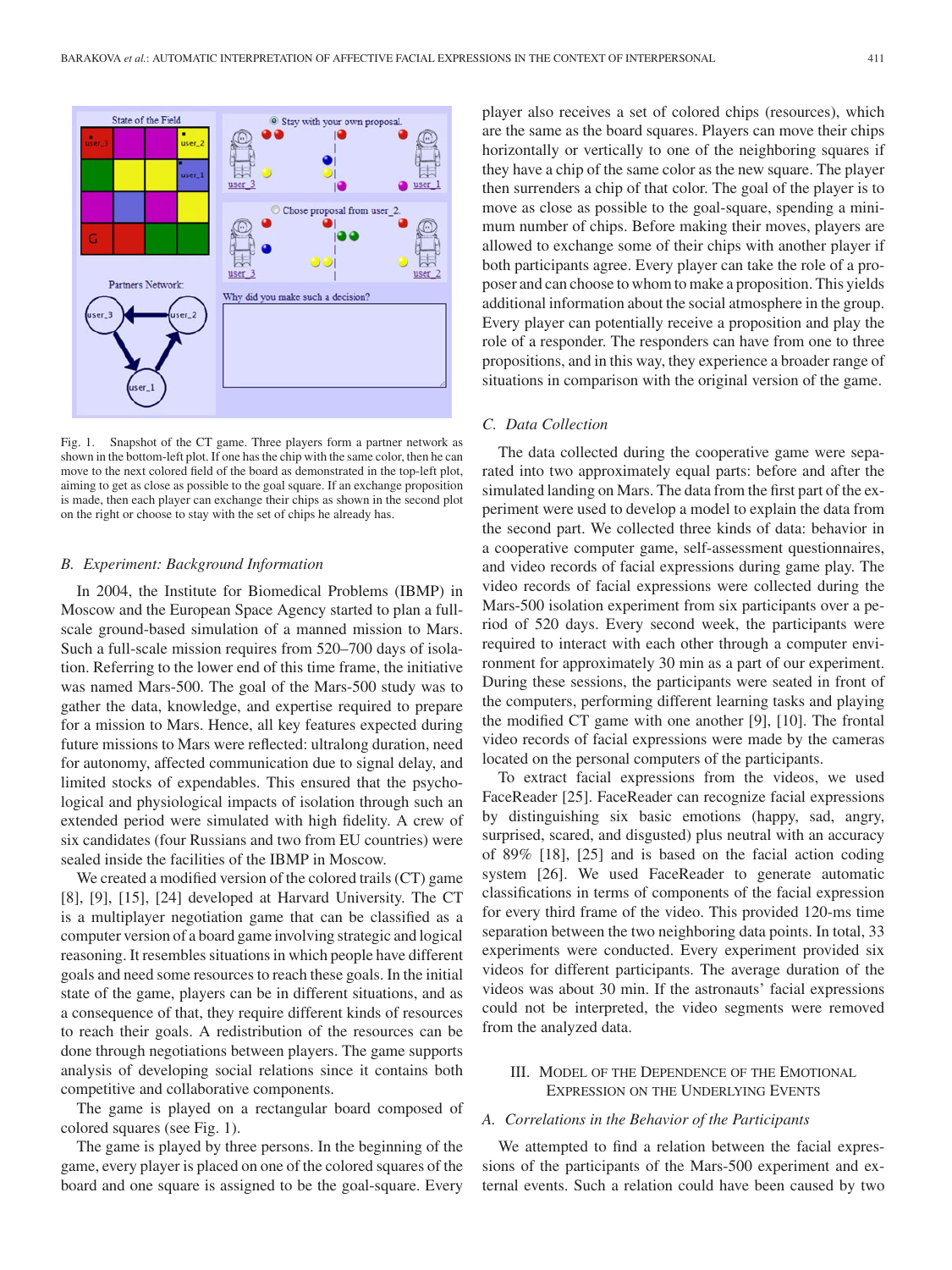different factors. First, every participant interacted with his/her instance of the computer program and different instances of the program were synchronized. As a result, some users may have simultaneously observed the same event and, therefore, had an emotional reaction to this event at the same time. Second, the participants could interact with each other through the provided computer program. In particular, within the CT game, participants made and accepted or rejected proposals made by others. Moreover, the participants could communicate with each other using chat. This interaction could be accomplished with some emotions from both sides; therefore, we could expect that these emotions were related in some way. By an analysis of the relations between the facial expressions of different participants, we can potentially determine the kind of the emotional bonding between two given participants. Moreover, we can expect different kinds of relations reflecting different kinds of emotional bonding between the participants. For example, we can determine if the second user is more likely to be happy if the first one is happy, or as an alternative, the users could tend to have opposite facial expressions at the same time (for example, the first user tends to be happy when the second user is sad).

To find a possible relation between the facial expressions of a given pair of users, we considered joint 2-D distributions of the different components of the facial expressions. In particular, to generate a joint 2-D distribution, we paired the values of a given component of the facial expression for a given pair of users if these values corresponded to the same experiment and the same frame index. These pairs of values were then used to calculate a joint 2-D distribution. If there is no relation between the facial expressions of the two given users, the obtained distributions should be independent.

To compare the calculated joint distribution with the joint distribution for conditionally independent variables, we generated 2-D distributions by a random pairing of the values corresponding to a given pair of users (two randomly paired values correspond to different experiments and/or different frame index). We calculated about 2600 joint distributions of randomly paired values. Each of these distributions were compared with the distribution obtained for the values that are paired according to their experiment and frame indices. For every grid on which the distributions have been calculated, we calculated the number of times when the real joint distribution was larger, smaller, or equal, respectively, to the corresponding value of the distributions of the randomly paired values. We denoted these numbers as  $n_l$ ,  $n_s$ , and  $n_e$ , respectively, and used them to calculate the magnitude of the difference:

$$
S(n_l, n_s, n_e) = \begin{cases} +1 \cdot (n_l + n_s + n_e + 1) / (n_s + 1) \\ \text{if } n_l > n_s \\ -1 \cdot (n_l + n_s + n_e + 1) / (n_l + 1) \\ \text{if } n_l < n_s \\ 0, \\ \text{if } n_l = n_s. \end{cases}
$$
(1)

Let us assume that for a considered grid, the real joint distribution is larger than the distribution for conditionally independent variables in most of the cases. For example, in only one case,



Fig. 2. Relations between the neutral components in the facial expressions of each pair of astronauts. The deviations of the joint distribution of the neutral components of the expressions are used to show these relations. The bar on the right side of each individual plot shows the correspondence between the colors and their values. The color corresponding to a high positive value (red) means that if one user has a neutral expression, then it is more likely that the second user will also have a neutral expression.

out of 500 the real distribution was smaller than the distribution of independent variables; therefore, the number 500 can be used as a measure of statistical significance.

The measure calculated for the neutral component of the facial expressions is shown in Fig. 2 for all 15 possible pairs of users.

Please note that the pattern observed in the figure corresponding to users 3 and 5. The bar on the right side gives the correspondence between the colors and their value. In the left bottom corner of the plot, we see the red square, which means that if user 3 has the neutral expression, it is more likely that user 5 also has the neutral expression. This effect is also supported by the blue squares along the two axes. The blue squares (the situations in which one of the users has a neutral facial expression and another one does not) are less frequent than we could expect for unrelated facial expressions.

In the comparison made for the "surprised" component (see Fig. 3), similar pattern (as the pattern for neutral component between users 3 and 5 in Fig. 2) is clearly seen only for one pair of users: user3-user6. In a weak form, this pattern is present for another two pairs: user1-user3 and user4-user6. However, the "surprised" component of the facial expression is interesting because we can see another pattern that has an opposite meaning. This pattern can be seen with the pair user3-user5. We see the blue square in the left bottom of the plot and the red squares close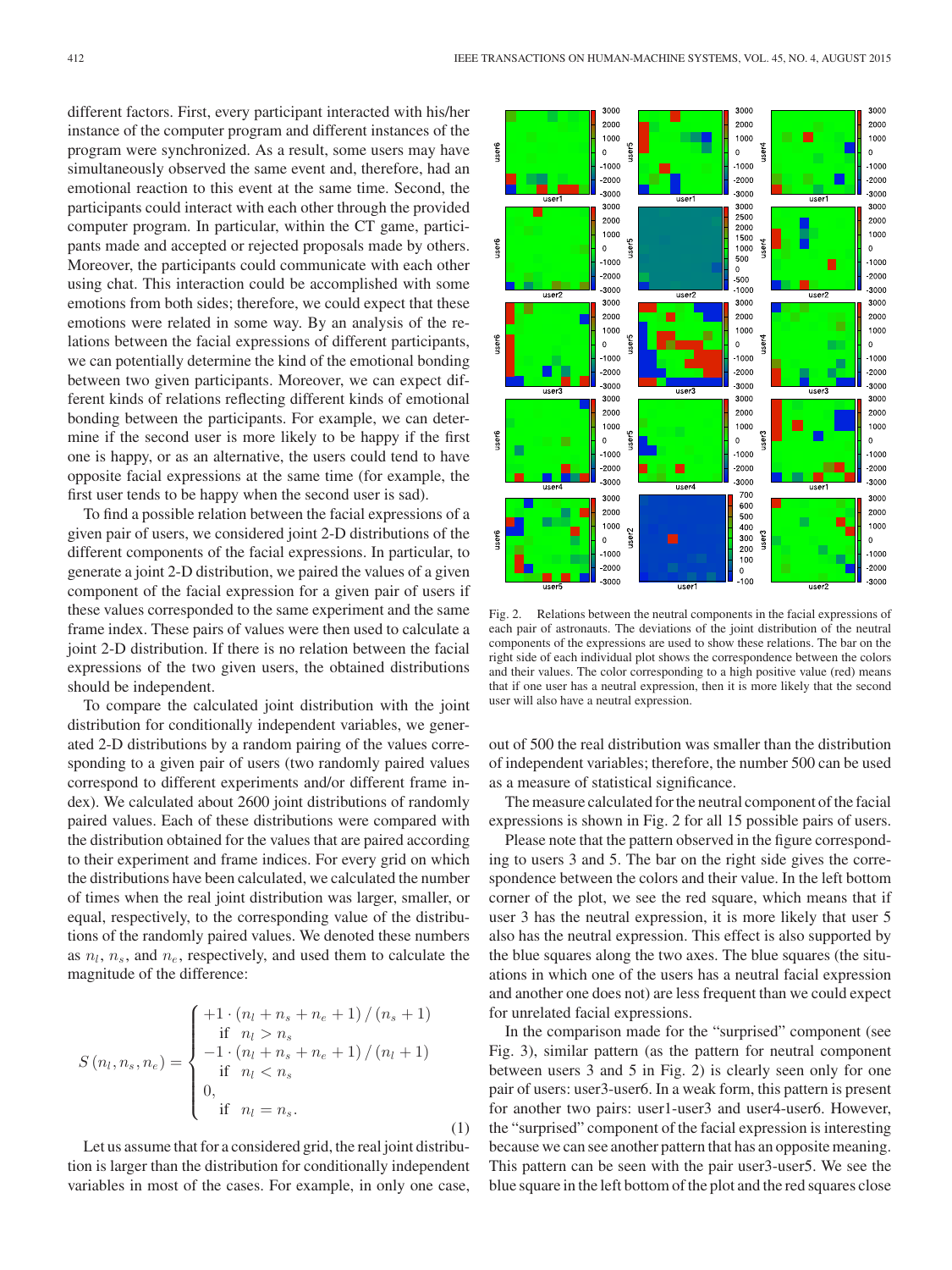

Fig. 3. Relations between the surprised components of the facial expressions of each pair of astronauts. The deviations of the joint distribution of the surprised expression components are used to show these relations.

to the two axes. This pattern means that if one user is surprised, it is more likely that another will not be. A possible explanation of this relation between the "surprised" components of the facial expressions could be that in some cases, one user surprises the other. As a consequence, when one user is surprised, another one is not.

We have also considered joint distributions that combine the different components of the facial expressions by pairing the values corresponding to the same experiment, frame index, and type of the component of the facial expression. For the combined consideration of different components of the facial expressions, we performed the same analysis as for the separate consideration described above. The measures of difference between the real distributions and distributions of unrelated variables are shown in Fig. 4. As can be seen in Fig. 4, the first pattern is even more pronounced in this case. This pattern means that the facial expressions of the considered pair of users tend to be similar at the same moment of time. In nine out of 15 cases, the pattern is observed clearly. Only in three cases, the pattern is seen in a weaker form.

Thus, this method can be used to calculate the strength of the dependence between the facial expressions of different users. Moreover, by analyzing the strength and the type of the relation for different components, we can potentially discover different types of the relations between the facial expressions of different users.



Fig. 4. Relations between the joint distributions of the facial expressions of each pair of astronauts. The joint distribution combines all the components of emotional expressions detected by the FaceReader. The color corresponding to a high positive value (red) is very pronounced, which means that at any given time, the facial expression between two astronauts is most likely the same.

# *B. Model of Emotional Events*

An emotional event is defined as any event that influences emotions and, therefore, the facial expressions of the participants. We propose a model that makes the assumption that the components of the facial expressions  $\vec{f}_{k+i}$  are given by the last emotion-causing event  $\vec{s}_k$  and the facial expression at the moment of the event  $\vec{f}_k$ :

$$
\vec{f}_{k+i} = \vec{F}\left(\vec{f}_k, \vec{s}_k, i\right). \tag{2}
$$

In other words, we assume that after an emotional event, the facial expression changes from the current state to the state corresponding to the emotional event. We call the  $\vec{F}$ -function a response function because it determines the response of the facial expressions to the emotional events. In (2), the subscripts are used for the time frames of the video:  $k$  gives the position of the last emotional event and  $i$  is the number of time steps between the given facial expression and the moment when the last event happened.

In general, the emotional events can be described as a set of parameters denoted as vectors  $\vec{s}$ . We consider emotional events as 2-D vectors in which the first component indicated the type of an event  $t$  (e.g., "sad," "funny"), and the second component indicates its intensity  $I$  (how "sad" or "funny" was it?). The type of the event is given by the type of the emotion that is provoked by this event. Hereafter, we will use a terminology in which a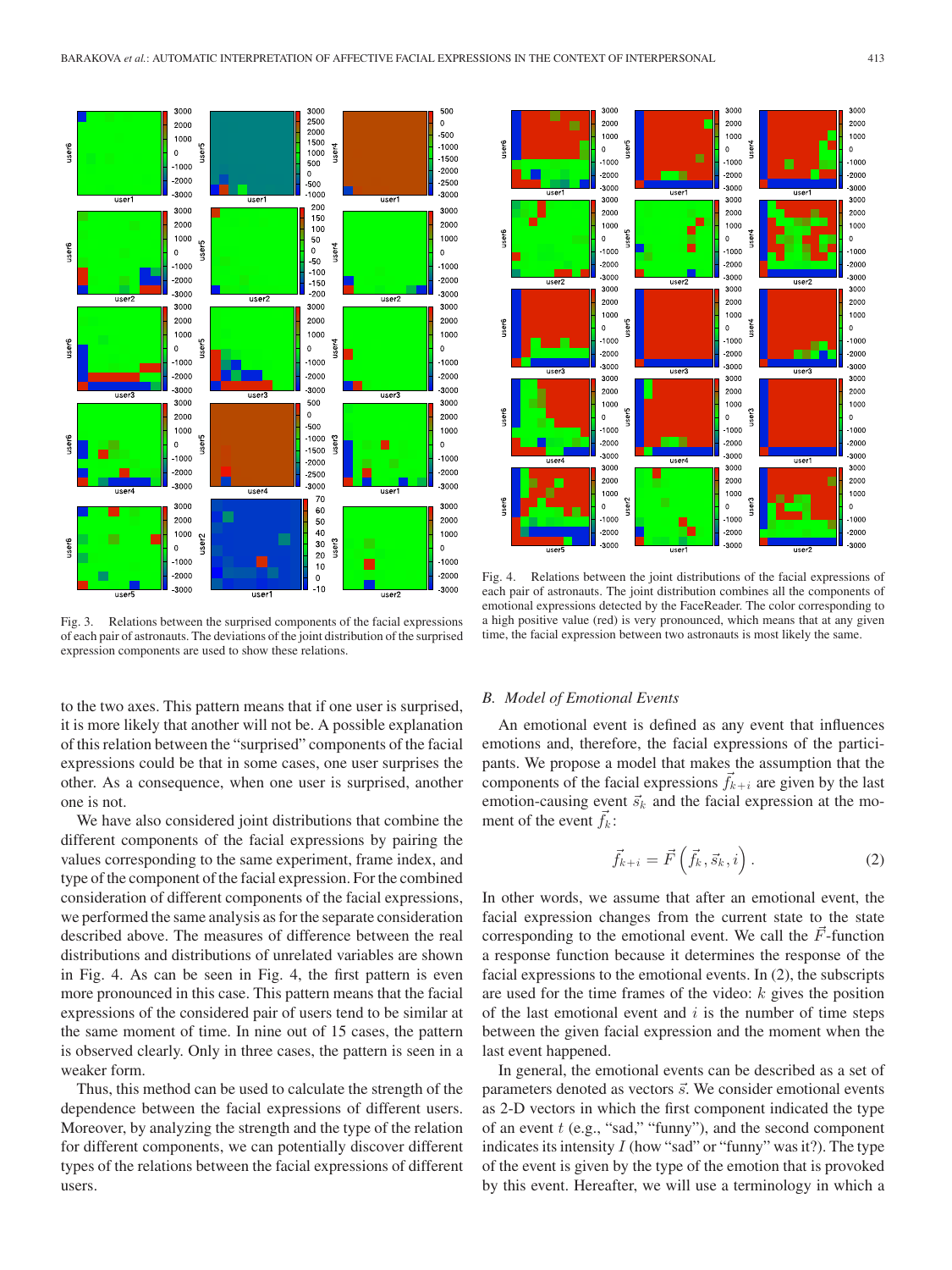

Fig. 5. Examples of the segments forming straight lines in the space of facial expressions. The linear segments are directed to a specific location in the 7-D space of emotional expressions. Two groups of lines in this plot point to the happy and sad facial expressions.

"happy" or "sad" event is understood as an event that provokes feelings of happiness or sadness, respectively.

Thus, the model can be written as

$$
f_{k+i}^c = F^c \left( \vec{f}_k, t_k, I_k, i \right) = F_t^c \left( \vec{f}_k, I_k, i \right).
$$
 (3)

Using an index rather than a vector notation, the superscript c indicates different components of the facial expressions. It ranges from one to seven, reflecting the FaceReader's values for facial expressions. Initially, we found segments in which components of the facial expressions are smooth functions of time. By a further analysis of these patterns, we found that changes in different components of facial expressions are approximately linearly proportional to each other.

Fig. 5 and the following mathematical expression indicate these segments as lines in the 7-D space:

$$
f_{k+i}^c = f_k^c + \mu(i) (s_k^c - f_k^c).
$$
 (4)

The function  $\mu(i)$  should be equal to zero if  $i = 0$  and to one if  $i$  is large enough. In this case, the facial expression starts to change from the expression at the moment of the event  $(f_k^c)$  and moves along a line to the final expression  $(s_k^c)$  corresponding to the given emotional event.

In Fig. 5, we can see that linear parts of the dependences form a pattern: All the lines are directed to specific locations in the space of the facial expressions. For example, in the figure, we can see two groups of lines that point to "happy" and "sad" facial expressions, respectively. Because of this property, the mathematical expression for the dynamics of the components of facial expressions can be rewritten as

$$
f_{k+i}^c = f_k^c + \mu(i) \left( \delta_{tc} I_k - f_k^c \right) \tag{5}
$$

where  $\delta_{tc}$  is the Kronecker's delta. t can be considered as the type of the event, and  $I$  as its intensity. By fitting the observed



Fig. 6. Tree representation of the first  $(F_1)$  of two functions that determine a simplified response facial expression to the causing event. The tree represents the initial exponential guess for the first component  $(F_1)$  of the response function. The evolutionary optimisation takes place by introducing mutations of this tree until the response functions are found.

dependences, we found that  $\mu(i)$  can be approximated by an exponential function  $\mu(i) = \exp(-\alpha \cdot i)$ . Equation (5) can be considered as a partial case of (2) and can be rewritten in the following form:

$$
f_{k+i}^c = \delta_{tc} \{ f_k^c \left[ 1 - \mu(i) \right] + \mu(i) I_k \} + \left( 1 - \delta_{tc} \right) \{ f_k^c \left[ 1 - \mu(i) \right] \}.
$$
 (6)

In this study, we used GP to find the shape of the response function. To reduce the search space, we restricted the form of the response function. As the structure of the response function should be able to capture not only the considered linear segments, given by (6), but also more complex dependences, our compromise response function is as follows:

$$
f_{k+i}^c = \delta_{tc} F_1(f_k^c, I_k, i) + (1 - \delta_{tc}) F_2(f_k^c, I_k, i).
$$
 (7)

Compare (7) with (3); (3) includes 49 functions corresponding to different values of  $c$  and  $t$ , as any of the components can follow any event. For instance, by expression (3), we specify how the "happy" component of the facial expression changes after a "sad" event, or how the "angry" component changes after a "happy" event, and so on. In contrast, (7) contains only two functions ( $F_1$  and  $F_2$ ). This restriction assumes that the way in which the *i*th component of the facial expression is influenced by the *i*th event is independent of  $i$ . The "happy" component of the facial expression is assumed to depend on a "happy" event in the same way as the "sad" component depends on a "sad" event (assuming that the initial values of the components of the facial expressions and the intensities of the events were the same in the two mentioned cases).

# *C. Genetic Programming Approach for Finding Response Functions*

To find the functions  $F_1$  and  $F_2$  that determine the response of the facial expression on emotional events of different types and intensities, we used GP in a tree structure. For example, the exponential function for  $F_1$  corresponding to (6) is shown in Fig. 6.

As nodes of the tree, we used either basic functions or real constants or arguments. The set of the basic functions consisted of: 1) addition, 2) subtraction and 3) multiplication functions of two arguments, 4) "if-function," 5) "greater-than-function," 6) power function, and 7) arctangents. The "if-function" is a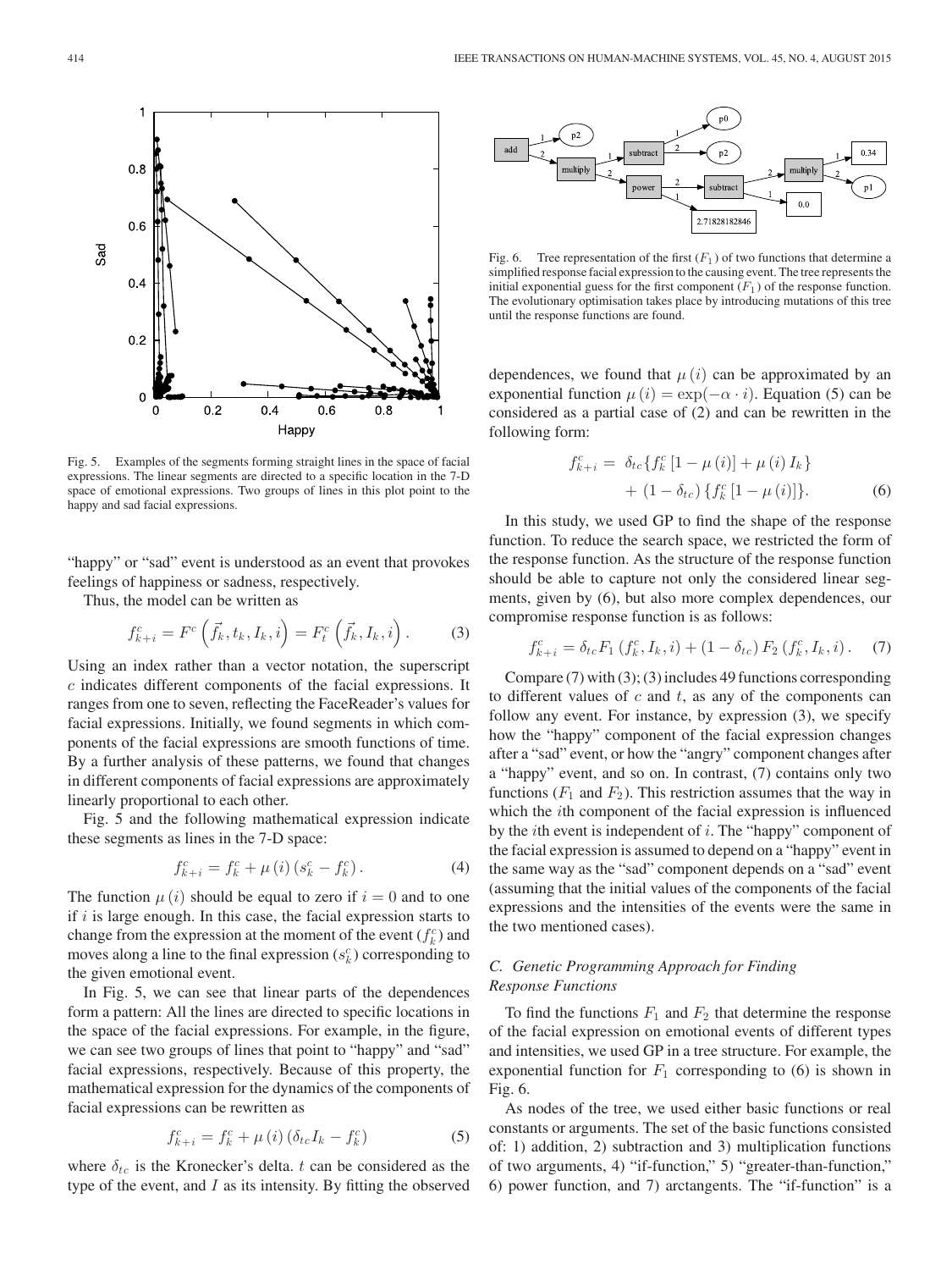function of three arguments. It compares the first argument with zero, and if it is larger than zero, the function returns the second argument. Otherwise, the third argument is returned. The "greater-than-function" is a function of two arguments. It returns 1 if the first argument is larger than the second one. Otherwise, the second argument is returned.

The functions  $F_1$  and  $F_2$  have three arguments. For the function  $F_1$ , they are indicated in Fig. 6 as  $p_1$ ,  $p_2$ , and  $p_3$ . The first argument  $(p0)$  is the value of those components of the facial expression that correspond to the type of the emotional event  $[f_k^c]$  in the (7)]. k indicates that this value is taken at the moment of the event. For example, in case of a "happy" event,  $p0$ should be equal to the value of the "happy" component of the facial expression at the moment when the event was observed by the participant. The second argument  $(p1)$  is the number of frames between the current moment and the moment of the last emotional event [i in the  $(7)$ ]. The third argument  $(p2)$  is the intensity of the event  $[I_k \text{ in (7)}].$ 

To find a response function, we used a simple evolutionary process. The evolution started from the earlier defined pair of the exponential functions given by (6) and shown in Fig. 6 for the function  $F_1$ . For the given pair of trees, we calculated a score that indicated how well the given pair of functions explains the observed dynamics of the facial expressions (more details about the calculation of the score will be given later). Then, we created a new pair of trees by mutation of every tree in the old pair. To mutate a tree, we randomly choose a node in the tree and replaced it by a random tree. A random tree is generated in the following way. First, we create a root node. We randomly decide if it should be a function or not. The probability for the node to be a function is set to 0.5. If a node is chosen to be a function, then a function is randomly chosen from the earlier given list of the basic functions. If the node is not chosen to be a function, then we decide if it should be a parameter (argument) or a constant. The probability for the node to be a parameter is set to 0.6. If a node is chosen to be a parameter, one of the parameters is randomly chosen  $(p0,$  or  $p1$  or  $p2$ ). If a node is chosen to be a constant, a random number is generated and associated with the node. A random number generator with the uniform distribution between zero and one is used. After a root node is created, we loop over its parameters (arguments) and generate nodes associated with them. The procedure is repeated recursively for every node in the tree whose child nodes are not yet specified. The procedure stops if there are no nodes that require child nodes (constants and parameter nodes). The maximal depth of the tree is set to four to prevent generation of large trees.

#### *D. Training Set and Score Function*

We searched for the response function that could model segments around the patterns described earlier and shown in Fig. 5. To find a generalization of the dependence (6), we extended the linear segments by preceding and subsequent steps of the data. The addition of nonlinear segments required the use of a more general function. To find this function, we used GP techniques. Specifically, we selected the parts of the trajectories in the space of the facial expression that lay on a line (if the angle between the line connecting the first and second points and the line connecting the second and third points was not larger than 3<sup>°</sup>). Three video records were considered. The number of segments with the above-described properties in these records was 26, 52, and 21, respectively. The minimal and maximal length of the segments was 6 and 12 steps, respectively. The average length of the segments was 7.3 steps. To capture patterns happening immediately before and after the considered segments, we added to them 20 preceding and 31 subsequent steps. For every extended segment, we searched for the best emotional event that could explain the dependences observed in the segment. Specifically, we looped over all possible locations, types, and intensities of the event. The loop over intensities of the events was run from 0.0 to 1.0, with the step equal to 0.01. For every considered event, we used the available response function to predict the dynamics of the facial expressions. First, we combined the intensity and type of the event with the facial expression at the moment of the event to estimate the facial expression on the next step. Then, the difference between the estimated and observed facial expression was calculated. In particular, the estimated and real (observed) facial expressions can be represented as points in the 7-D space of the facial expressions. As a measure of the difference between the estimated and observed facial expressions, we used the distance between the two points, representing the two kinds of the facial expressions, divided by the average length of the vectors connecting the origin of the coordinate system and the two points:

$$
d = 2\frac{|\vec{o} - \vec{p}|}{|\vec{o} + \vec{p}|} \tag{8}
$$

where  $\vec{o}$  and  $\vec{p}$  are the observed and predicted facial expressions, respectively. The predicted facial expression was accepted if its deviation from the observed expression was smaller than 0.03, according to (8). After the prediction for the given step was accepted, a prediction for the next step was generated and evaluated in the same way. The procedure was repeated until an unaccepted prediction was reached. Then, the total length of the prediction was calculated. This way, we obtained a location, type, and intensity of the event that maximized the length of the prediction for the considered segment. This procedure was performed for all segments with a given response function, and the total length of the predictions was used as a measure of the quality of the considered response function.

## *E. Optimization Procedure*

We started the evolutionary process from the response function given by (6). Then, we generated new response functions and evaluated their scores until a function with a score larger than or equal to those of the initial function was found. The new response function then replaced the initial function and the whole procedure was repeated. The procedure was stopped if the score did not improve for a large enough number of generations. After the evolutionary search was stopped, we ran a hill-climbing optimization algorithm to find new values for the constants involved in the trees, to improve the predictive power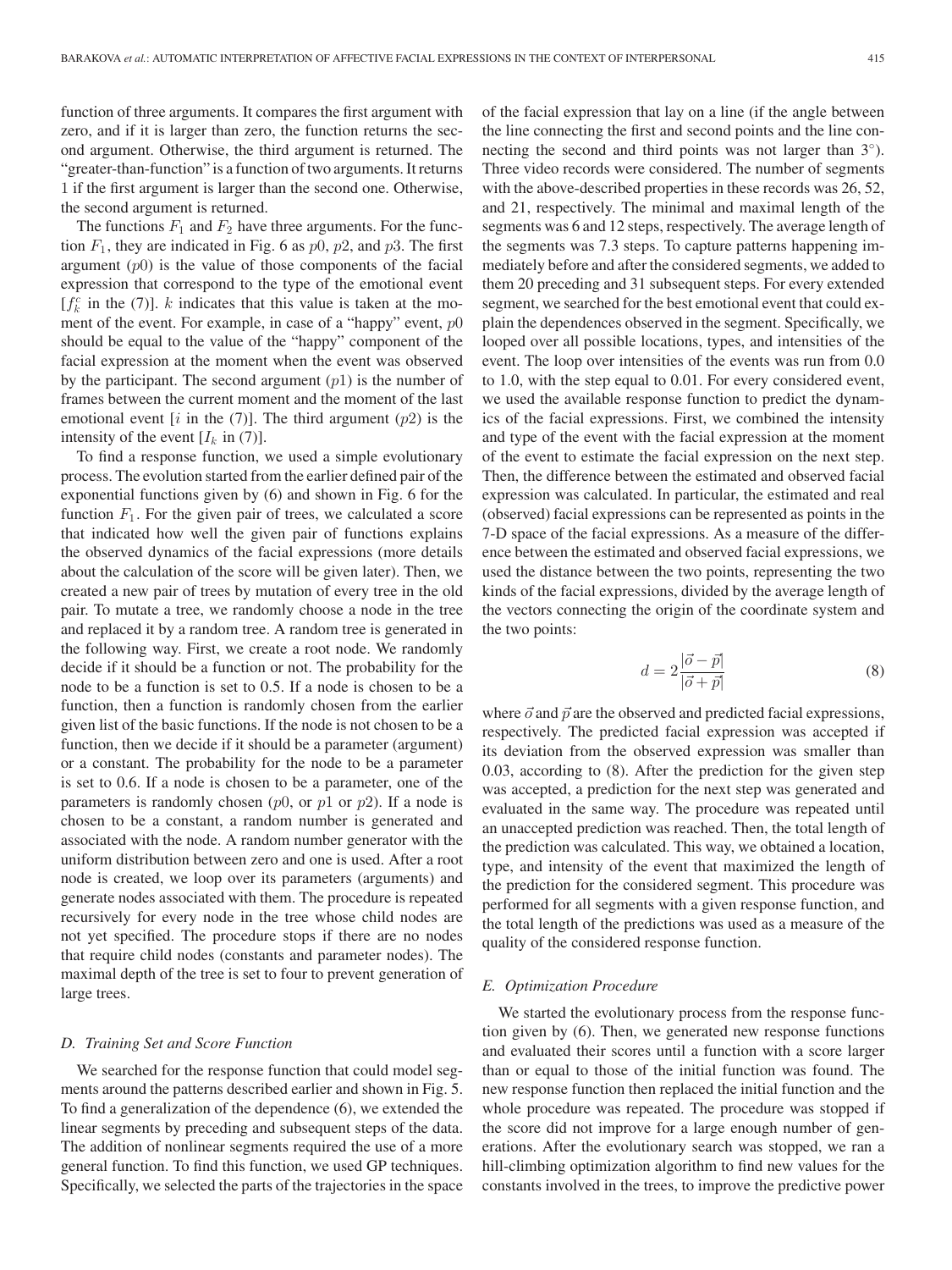TABLE I AVERAGE LENGTH OF THE PREDICTIONS FOR DIFFERENT DATASETS AND RESPONSE FUNCTIONS

| Optimization method  | Video 1 | Video 2 | Video 3 |
|----------------------|---------|---------|---------|
| None (Initial Guess) | 10.15   | 10.98   | 10.48   |
| Evolutionary         | 12.50   | 12.85   | 12.29   |
| Hill Cclimbing       | 12.65   | 13.46   | 12.38   |

of the response function. We iterated over all constants in the pair of trees. For every constant, we considered the two neighboring values, separated by 0.1 from their original values. Then, we chose the variable and the direction of the shift over this variable that maximized the predictive power of the response function. If no improvement was possible, we decreased the current step by 1.1.

We ran three independent optimization procedures for three different video records. After that, the response functions optimized on the three independent sets of data were tested on the data that were not used during the optimization.

# IV. VALIDATION OF THE MODEL OF DEPENDENCE OF THE EMOTIONAL EXPRESSION ON THE UNDERLYING EVENTS

We ran the evolutionary optimization procedure for three video records. These optimization procedures were stopped after 2165, 156, and 672 steps of the evolution, respectively, based on the observation that the score did not improve for several hundred steps. Table I summarizes the improvement in the predictive power of the response function when compared to the initial assumption/starting point that this dependence will be exponential, which was given in (6). Specifically, the average length of the accepted prediction made with the initial assumption for exponential dependence was equal to 10.15, 10.98, and 10.48 steps for the three video records, respectively. After the evolutionary optimization, the predictive power increased to 12.50, 12.85, and 12.29 steps, respectively. The additional hillclimbing optimization of the response functions found in the evolutionary optimization also led to an increase of the predictive power of the response functions in all three cases; however, the improvement was very small. After the hill-climbing optimization, the predictive power in the three cases increased to 12.65, 13.46, and 12.38 steps.

Examples of the found response functions are shown in Figs. 7 and 8.

To address possible overfitting, the response functions were tested on data not used in the optimization procedures (see Table II).

The first response function that was obtained with the first video record performs well for the second and third video records. The average lengths of the prediction for the second and third video records are even larger than those for the first one. Moreover, the considered response function has a higher predictive power for the third video record than the third response function, which was obtained with this record. We can conclude that the first response function has not been overfit-



Fig. 7. Example of the first response function  $(F_1)$  representing the different components of facial expressions. The horizontal axis shows the number of frames between the current moment and the moment of the last emotional event.



Fig. 8. Example of the second response function  $(F_2)$  representing the different components of facial expressions. The horizontal axis shows the number of frames between the current moment and the moment of the last emotional event.

TABLE II CROSS VALIDATION OF THE RESPONSE FUNCTIONS

| Response function (RF) | Video 1 | Video 2 | Video 3 |
|------------------------|---------|---------|---------|
| No RF used             | 10.15   | 10.98   | 10.48   |
| RF1                    | 12.65   | 12.92   | 13.24   |
| RF <sub>2</sub>        | 10.31   | 13.46   | 11.86   |
| RF3                    | 10.35   | 13.08   | 12.38   |

ted. The second response function performs best for the second video record and has a low predictive power for the other two records. However, even for these two records, the predictive power of the considered response function is larger than those of the exponential response function used as the initial guess. The third response function, obtained with the third video, also performs well with the second record but not so well with the first one. As a general conclusion, we can say that response functions obtained just with one video record are meaningful and could perform well for other records. However, since a small effect of overfitting is present, for further optimizing the response functions, it is recommended to use a larger set of data.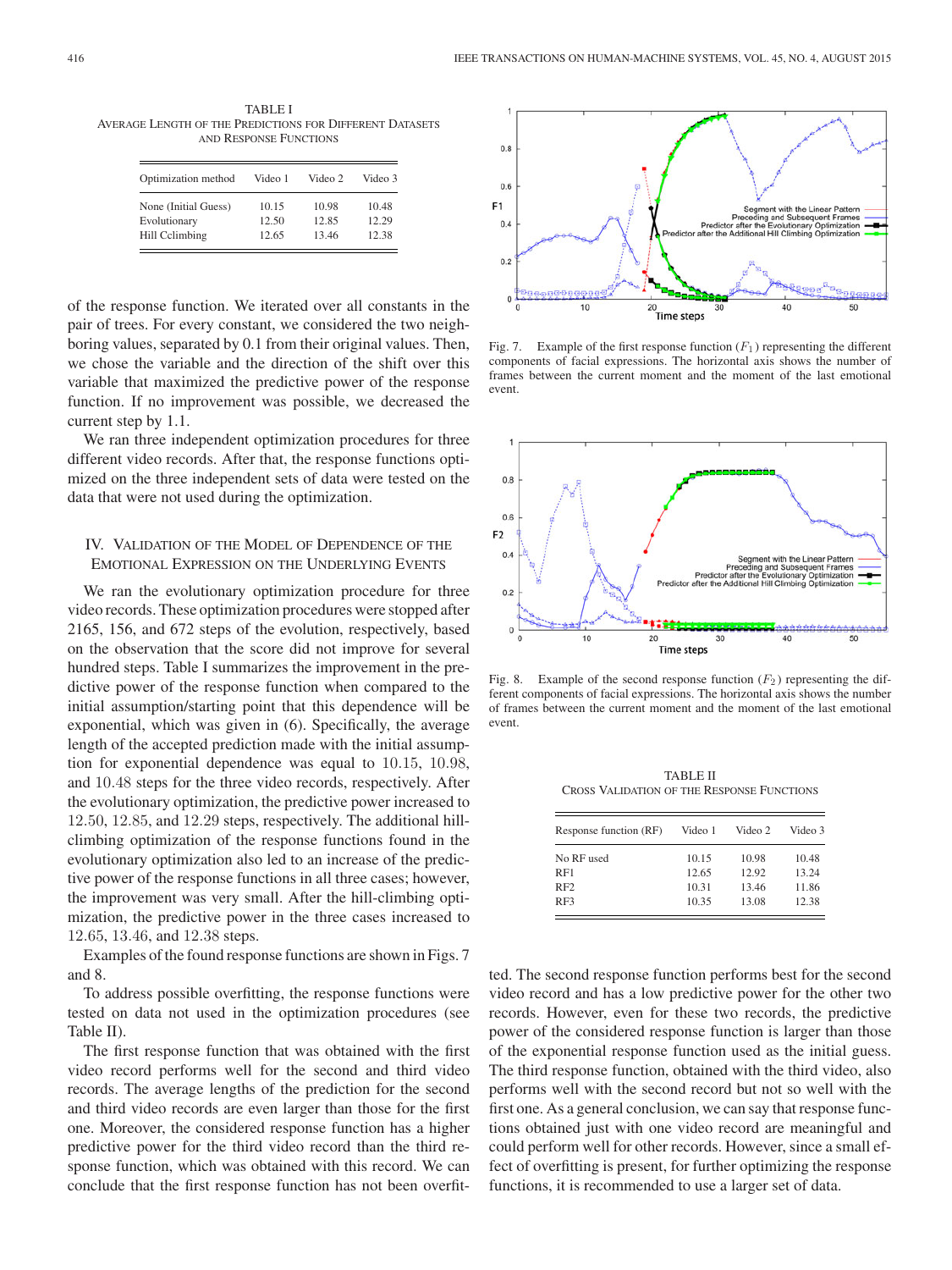## V. DISCUSSION

The main contribution of this paper is the development of a model that, on the basis of the available technology, opens possibilities for interpreting affective facial expressions in the context of the events that caused these affects. The emotional events depicted during collaborative gaming could be of different intensities and types. Our model assumes that the current facial expression can be represented as a mathematical function of the following three arguments: 1) the intensity and type of the event; 2) time separation between the current moment and the moment when the event happened; and 3) the facial expression at the moment of the event. The approach is applicable in the context of the interpersonal relations and long-term effects of isolation.

We have also developed a computational procedure that can help identify the locations of the emotional events as well as their types and intensities based on the observed sequence of the facial expressions. This procedure is also used to determine the way in which the dynamics of the facial expressions are influenced by the emotional events. This is especially useful when multimodal information is available, and one could compare the moments in time when something (an event) occurs in a complementary data stream. This method, therefore, opens possibilities for applications to interpersonal communication.

Since we analyzed video records of facial expressions taken during the Mars-500 isolation experiment, we have studied how facial expressions depend on the interactions that happen between each two players during a collaboration game. The interactions of the players are mediated by a computer but reflect the events that cause emotion during this game play, and these events could be either a result of the game that all the players observe, or reaction of a player as a game act, or as a reaction to the posted chat item. Within this respect, the model was developed and used to analyze the real interaction and emotional engagements between people, rather than mere observation. Therefore, this model supports going beyond spectator accounts of social knowing, which have been central to the Western intellectual tradition [28].

To study the long-term effects of isolation on the emotional states of the crew members, we analyzed how different components of facial expressions change with time. We worked under the restriction of limited data from the very specific experimental setting. The video data were separated into two approximately equal parts: before and after the simulation of the landing on Mars. This way, we artificially created training and test datasets. The difference between the average components of the facial expression, corresponding to the two parts of the experiment was calculated.

To study the short-term effects, we found the correlations between the facial expressions from the neighboring experiments (i.e., experiments separated by two weeks). To derive information about the interpersonal relations in the crew, we analyzed the correlations between facial expressions of different crew members. To study the relation between the facial expressions of different crew members in more detail, we considered the joint distributions of the components of the facial expressions corresponding to two different crew members. Deviations of these distributions from the distributions of unrelated variables

were calculated and found to be statistically very significant. The relations between the emotional states of different crew members can be used as a measure of how emotionally bound two persons are.

The method is an advancement in analyzing the affective expressions in the framework of appraisal theory, which is best supported by a multidisciplinary community of researchers. In addition, the events are depicted during the interpersonal interaction; therefore, the experimental design, as well as the model, supports analyzing social and emotional behavior in the context of interpersonal interaction. The developed method for analysis of social behavior during interaction can contribute to research in the multidisciplinary study of behavior from the so-called second-person perspective, i.e., the perspective of a person in interaction with another person, which differs from the wellestablished first-person perspective in science, where the subject reports on his experiences, and from the third-person perspective, when there is an observer who is not participating in the experiment.

The importance of studying the second-person perspective was emphasized by Schilbach [19], [20]. The experimental design that we proposed gives a good example of how a second person perspective can be empirically studied. In addition, the model for analysis was developed and tested to study the social relations of participants who are involved in a setting in which they need to collaborate.

## ACKNOWLEDGMENT

The authors would like to thank the workgroup of the MECA project, particularly Mark Neerincx, for their support and collaboration. They are also grateful to their partners from the Moscow Institute of Biomedical Problems, particularly Vadim Guschin, for support with preparation and conducting of experiment within the MARS-500 study.

#### **REFERENCES**

- [1] P. Ekman, "An argument for basic emotions," *Cognition Emotion*, vol. 6, pp. 169–200, 1992.
- [2] A. Kapoor, W. Burleson, and R. W. Picard, "Automatic prediction of frustration," *Int. J. Human-Comput. Stud.*, vol. 65, pp. 724–736, 2007.
- [3] J. E. Resnicow, P. Salovey, and B. H. Repp, "Is recognition of emotion in music performance an aspect of emotional intelligence?" *Music Perception*, vol. 22, pp. 145–158, 2004.
- [4] Z. Zeng, M. Pantic, G. I. Roisman, and T. S. Huang, "A survey of affect recognition methods: Audio, visual, and spontaneous expressions," *IEEE Trans. Pattern Anal. Mach. Intell.*, vol. 31, no. 1, pp. 39–58, Jan. 2009.
- [5] D. Sander, D. Grandjean, and K. R. Scherer, "A systems approach to appraisal mechanisms in emotion," *Neural Netw.*, vol. 18, pp. 317–352, 2005.
- [6] R. A. Calvo and S. D'Mello, "Affect detection: An interdisciplinary review of models, methods, and their applications," *IEEE Trans. Affective Comput.*, vol. 1, no. 1, pp. 18–37, Jan. 2010.
- [7] L. F. Barrett, "Are emotions natural kinds?" *Perspectives Psychol. Sci.*, vol. 1, pp. 28–58, 2006.
- [8] Y. a. Gal, B. J. Grosz, S. Kraus, A. Pfeffer, and S. Shieber, "Colored trails: A formalism for investigating decision-making in strategic environments," in *Proc. IJCAI Workshop Reason., Representation, Learning Comput. Games*, pp. 25–30, 2005.
- [9] R. Gorbunov, E. I. Barakova, R. M. Ahn, and M. Rauterberg, "Monitoring interpersonal relationships through games with social dilemma," in *Proc. Int. Conf. Evol. Comput. Theory Appl.*, 2011, pp. 5–12.